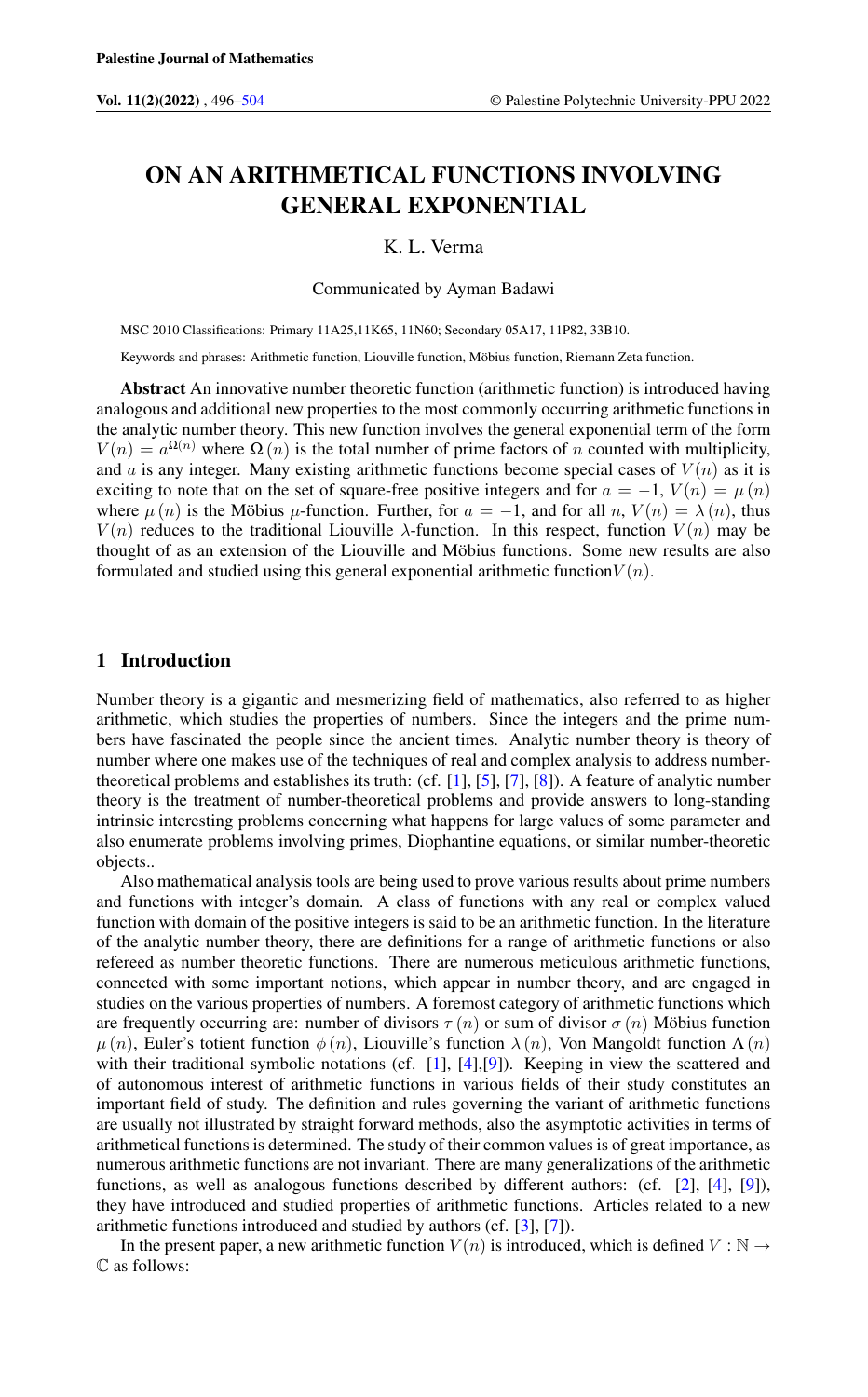$$
V(n) = \begin{cases} 1 \text{ if } n = 1 \text{ or } a = 1 \\ a^{\Omega(n)} \text{ if } n > 1, a \neq 1 \text{ and } n = \prod_{i=1}^{k} p_i^{\alpha_i} . \end{cases}
$$
(1.1)

<span id="page-1-0"></span>Here is a is any integer and  $\Omega(n)$  is the total number of prime factors of n counted with multiplicity. Clearly, the domain of for this function is the set of all positive integers, therefore  $V(n)$  is an arithmetic function. Arithmetic function  $V(n)$  defined in [\(1.1\)](#page-1-0) is further incorporated to infinite products, partition of an integer and expressions connecting with others arithmetic functions in the field of analytic number theory. It has also been shown that Möbius function, Liouville's function are special cases of this function under certain conditions. Various other new results are established and studied using this general exponential arithmetic function.

# 2 Properties of the Function  $V(n)$

If in the definition of an arithmetic function  $V(n)$  defined in (1.1), taking  $a = -1$ , and n is square free, then  $V(n) = (-1)^k$ ,  $V(n)$  is equivalent to the Mobius function  $\mu(n)$  on the set of square-free positive integers. If a is restricted to -1 in the definition of  $V(n)$ , then  $V(n)$  =  $\lambda(n)$ , Liouville's function. Hence Mobius function and Liouville's function can be deduced from  $V(n)$  under above stated conditions.

#### 2.1 Special Cases

#### 2.1.1 Case I

When  $n = p, p$  is a prime number, then  $V(n) = a, a$  is any integer.

#### 2.1.2 Case II

When  $n = p^k$ ,  $k > 1$ , p is a prime number, then  $V(n) = a^k$ , a is any integer.

#### 2.1.3 Case III

When  $a = p$ , p is a prime number, then and  $V(n) = p^{\Omega(n)}$ .

## $3 \quad V(n)$  is multiplicative and completely multiplicative function

Since an arithmetic function f is called multiplicative if  $f(n_1n_2) = f(n_1)f(n_2)$  for all  $n_1, n_2 \in$ N with condition  $(n_1, n_2) = 1$ . An arithmetic function f is called completely multiplicative if  $f(n_1n_2) = f(n_1)f(n_2)$  for all positive integers  $n_1, n_2 \in N$ . Since for any positive integern, the Möbius function  $\mu(n)$  is defined by the following three properties:

$$
\mu(n) = \begin{cases}\n1 & \text{if } n = 1 \\
0 & \text{if } p^2/n \text{ for some prime } p \\
(-1)^k & \text{if } n = \prod_{j=1}^k p_j \text{ where } p_j \text{ are distinct primes} \n\end{cases}
$$
\n
$$
\lambda(n) = \begin{cases}\n1 & \text{if } n = 1 \\
(-1)^{\Omega(n)} & \text{if } n > 1\n\end{cases}
$$
\n(3.2)

where 
$$
\Omega(n)
$$
 is the total number of prime factors of *n* counted with multiplicity.

## 4 Some Theorems on  $V(n)$

**Theorem 4.1.**  $V(n)$  *is multiplicative function.*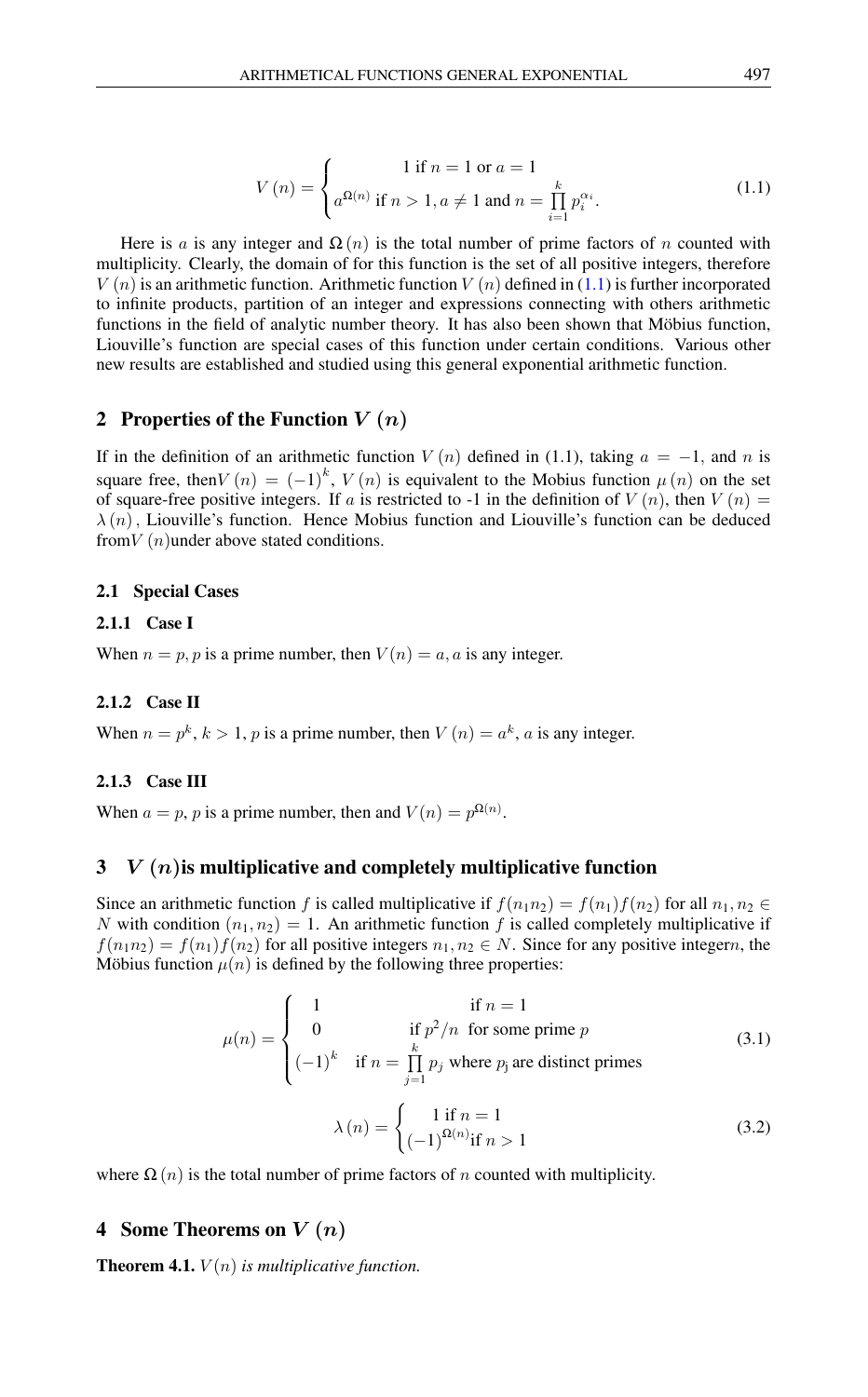**Proof:** Let  $m, n \in \mathbb{N}$  such that  $gcd(m, n) = 1$ . If  $m = n = 1$ , or  $m \neq 1$ ,  $n = 1$  or  $m = 1, n \neq 1$ then nothing to prove. If  $m \neq 1, n \neq 1$ , using the fundamental theorem of arithmetic, m and n can be written as

and

.

$$
m = p_1^{\alpha_1} p_2^{\alpha_2} p_3^{\alpha_3} \cdots p_k^{\alpha_k}
$$

$$
n = q_1^{\beta_1} q_2^{\beta_2} q_3^{\beta_3} \cdots q_l^{\beta_l}
$$

$$
mn = (p_1^{\alpha_1} p_2^{\alpha_2} p_3^{\alpha_3} \cdots p_k^{\alpha_k}) \left( q_1^{\beta_1} q_2^{\beta_2} q_3^{\beta_3} \cdots q_l^{\beta_l} \right).
$$

Since gcd $(m, n) = 1$ , therefore all  $p_i$  and  $q_j$  are distinct primes. Using definition of  $V(n)$ , we have  $V(m) = a^{\alpha_1 + \alpha_2 + \dots + \alpha_k}$ , and  $V(n) = a^{\beta_1 + \beta_2 + \dots + \beta_l}$ .

$$
\Rightarrow V(mn) = a^{(\alpha_1 + \alpha_2 + \dots + \alpha_k) + (\beta_1 + \beta_2 + \dots + \beta_l)}
$$
  
=  $a^{\alpha_1 + \alpha_2 + \dots + \alpha_k} a^{\beta_1 + \beta_2 + \dots + \beta_l}$   
=  $V(m) V(n)$ 

Hence  $V(mn) = V(m)V(n)$  with  $m, n \in N$  with  $(m, n) = 1$ . This proves that  $V(n)$  is a multiplicative function.  $\Box$ 

**Remark 4.2.**  $V(n)$  is completely multiplicative function, as  $V(mn) = V(m)V(n)$  for all  $m, n \in \mathbb{N}$ .

**Remark 4.3.**  $V(n)$  is not additive function i.e.  $V(mn) \neq V(m) + V(n)$ .

**Example 4.4.** Let  $m = 2^3.5^2.7$  and  $n = 3^2.11$ , here  $gcd(m, n) = 1$ , therefore  $V(m) = a^6$  and,  $V(n) = a^3$ . Now  $mn = 2^3 \cdot 5^2 \cdot 7 \cdot 3^2 \cdot 11$ ,  $V(mn) = a^9$ . Thus  $V(mn) \neq V(m) + V(n)$ . Hence  $V(n)$  is not an additive function.

**Theorem 4.5.** *For*  $n \geq 1$  *,a*  $\neq 1$  *and*  $n = \prod_{k=1}^{k}$  $\prod_{j=1} p_j$  where  $p_j$  are distinct primes. Then

$$
\sum_{d|n} V(d) = \begin{cases} \frac{1}{(1-a)^k} \prod_{j=1}^k (1 - a^{\alpha_j+1}) & \text{if } a < 1\\ \frac{1}{(a-1)^k} \prod_{j=1}^k (a^{\alpha_j+1} - 1) & \text{if } a > 1. \end{cases}
$$

**Proof.** Since  $V(n)$  is a multiplicative arithmetic function and let

$$
F\left(n\right) = \sum_{d|n} V\left(d\right)
$$

. Then  $F(n)$  is also multiplicative function. Firstly let  $n = p^k$ ,  $k > 1$ , p is a prime number

$$
F(p^{k}) = \sum_{d|p^{k}} V(d)
$$
  
=  $V(1) + V(p) + V(p^{2}) + \dots + V(p^{k})$   
=  $1 + a + a^{2} + \dots + a^{k} = \sum_{j=0}^{k} a^{j}$   
=  $\begin{cases} \frac{a^{k+1}-1}{a-1} \text{if } a > 1\\ \frac{1-a^{k+1}}{1-a} \text{if } a < 1 \end{cases}$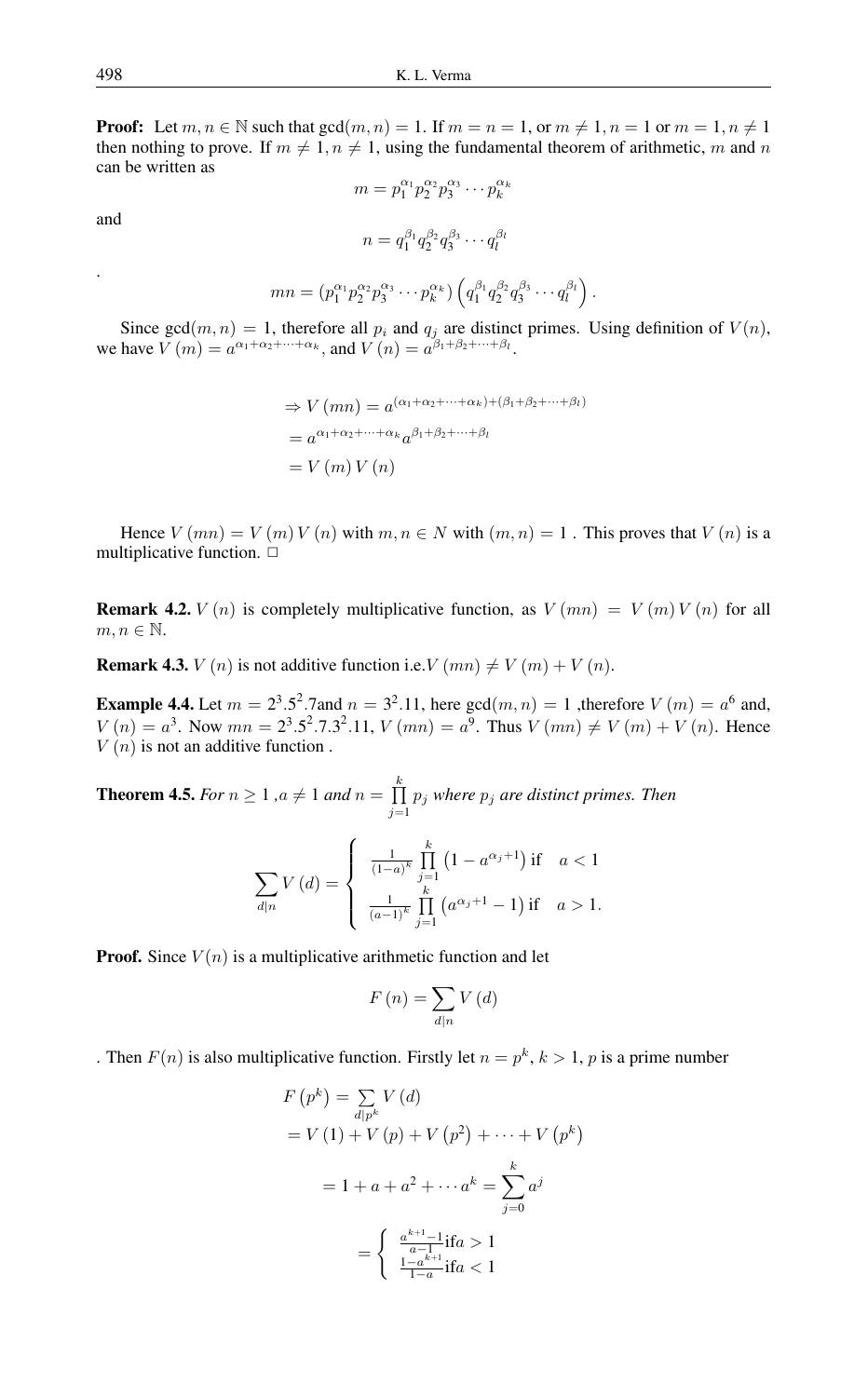Now when  $n = p_1^{\alpha_1} p_2^{\alpha_2} p_3^{\alpha_3} \cdots p_k^{\alpha_k}$ . Using above, we obtain

$$
F(n) = F(p_1^{\alpha_1} p_2^{\alpha_2} p_3^{\alpha_3} \cdots p_k^{\alpha_k})
$$
  
=  $F(p_1^{\alpha_1}) F(p_2^{\alpha_2}) \cdots F(p_k^{\alpha_k})$   
= 
$$
\begin{cases} \frac{1}{(a-1)^k} \prod_{j=1}^k (a^{\alpha_j+1} - 1) & \text{if } a > 1 \\ \frac{1}{(1-a)^k} \prod_{j=1}^k (1 - a^{\alpha_j+1}) & \text{if } a < 1 \end{cases}
$$

.

This proves the theorem.  $\Box$ 

**Corollary 4.6.** *If*  $a = -1$ ,  $n > 1$ ,  $n = p_1^{\alpha_1} p_2^{\alpha_2} p_3^{\alpha_3} \cdots p_k^{\alpha_k}$ .. *Then* 

$$
\sum_{d|n} V(d) = \begin{cases} 1 \text{ if } a = -1, \ n = m^2 \text{ for some integer } m \\ 0 \text{ otherwise} \end{cases}
$$

**Proof:** In the result of above theorem putting  $a = -1$ , we have

$$
\sum_{d|n} V(d) = \frac{1}{2^k} \prod_{j=1}^k \left( 1 - (-1)^{\alpha_j + 1} \right)
$$

Now if any of  $\alpha_i$   $(1 \le i \le k)$  in  $n = p_1^{\alpha_1} p_2^{\alpha_2} p_3^{\alpha_3} \cdots p_k^{\alpha_k}$  is odd, then for that  $\alpha_i$ ,  $\alpha_i+1$  is even which give  $(-1)^{\alpha_j+1} = 1$  consequently product on the right hand side of (4.1) is zero. Now if none of  $\alpha_i$   $(1 \le i \le k)$  in  $n = p_1^{\alpha_1} p_2^{\alpha_2} p_3^{\alpha_3} \cdots p_k^{\alpha_k}$  is odd, then each  $\alpha_i$  is even  $(\alpha_i = 2\beta_i)$ , therefore each  $\alpha_i+1$  is odd and  $n=p_1^{2\beta_1}p_2^{2\beta_2}p_3^{2\beta_3}\cdots p_k^{2\beta_k}=m^2$ . Consequently each  $(-1)^{\alpha_j+1}=$  $-1$ , In this case (4.1) gives

$$
\sum_{d|n} V(d) = \frac{1}{2^k} \prod_{j=1}^k \left( 1 - (-1)^{\alpha_j + 1} \right)
$$

$$
= \frac{1}{2^k} \prod_{j=1}^k (2.2.2 \cdots k \text{ times}) = \frac{1}{2^k} 2^k = 1.
$$

Hence the result.  $\Box$ 

**Remark 4.7.** Similar result is also established with the Liouville function  $\lambda(n)$ .

**Theorem 4.8.** *For*  $n \geq 1$ ,

$$
\sum_{d|n} \mu(d) V(d) = \begin{cases} 1 & \text{if } n = 1\\ (1-a)^k & \text{if } (n > 1), n = p_1^{\alpha_1} p_2^{\alpha_2} p_3^{\alpha_3} \cdots p_k^{\alpha_k} \end{cases}
$$

*where*  $\mu(n)$  *is the Möbius function*.

**Proof.** If  $n = 1$ , then

.

$$
\sum_{d|1} \mu(d) V(d) = \mu(1) V(1) = 1.1 = 1
$$

Since  $V(n)$  and  $\mu(n)$  are multiplicative function, therefore  $F(n)$  defined by

$$
F(n) = \sum_{d|n} \mu(d) V(d)
$$

is also a multiplicative arithmetic function. Firstly, let  $n = p^k$ ,  $k > 1$ , where p is a prime number.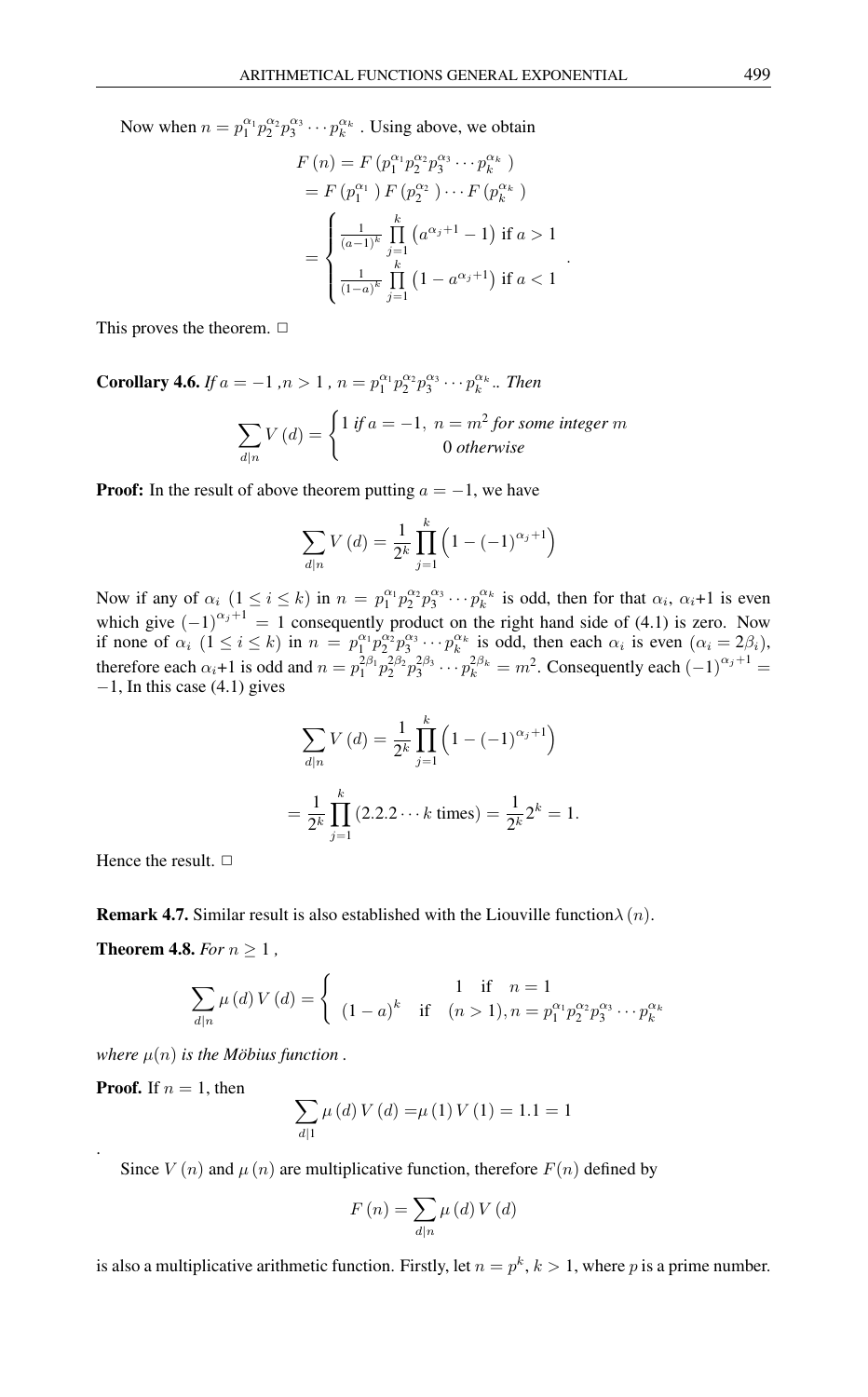$$
F(p^{k}) = \sum_{d|p^{k}} \mu(d) V(d) = \mu(1) V(1) + \mu(p) V(p) + \dots + \mu(p^{k}) V(p^{k})
$$
  
= 1.1 + (-1) V(p) + \dots + 0. V(p^{k})  
= 1 - V(p) = 1 - a.

Now when  $n = p_1^{\alpha_1} p_2^{\alpha_2} p_3^{\alpha_3} \cdots p_k^{\alpha_k}$ , we have

$$
F(n) = F(p_1^{\alpha_1} p_2^{\alpha_2} p_3^{\alpha_3} \cdots p_k^{\alpha_k})
$$
  
=  $F(p_1^{\alpha_1}) F(p_2^{\alpha_2}) \cdots F(p_k^{\alpha_k})$   
=  $(1-a)^k = \prod_{p|n} (1 - V(a)).$ 

This proves the theorem.  $\Box$ 

**Theorem 4.9.** *For*  $n \ge 1$  ,  $n = p_1^{\alpha_1} p_2^{\alpha_2} p_3^{\alpha_3} \cdots p_k^{\alpha_k}$ 

$$
\sum_{d|n} V\left(\frac{n}{d}\right) 2^{\omega(n)} = \prod_{j=1}^k \left(\frac{a^{\alpha_j+1} + a^{\alpha_j}-2}{a-1}\right)
$$

*where*  $\omega(n)$  *is the number of distinct divisors of n.* 

**Proof.** Let  $(n) = \sum$  $d|n$  $V\left(\frac{n}{d}\right)2^{\omega(n)}$ , where  $F(n)$  is a Multiplicative function. Firstly, let  $n = p^k$ ,  $k > 1$ , where p is a prime number.

$$
F(p^{k}) = \sum_{d|p^{k}} V\left(\frac{p^{k}}{d}\right) 2^{\omega(p^{k})}
$$
  
=  $V\left(\frac{p^{k}}{1}\right) 2^{\omega(1)} + V\left(\frac{p^{k}}{p}\right) 2^{\omega(p)} + \dots + V\left(\frac{p^{k}}{p^{k-1}}\right) 2^{\omega(p^{k-1})} + V\left(\frac{p^{k}}{p^{k}}\right) 2^{\omega(p^{k})}$   
=  $a^{k}2^{0} + a^{k-1}2^{1} + \dots + a2^{1} + 1 \cdot 2^{1}$ ,  $(\because \omega(1) = 0, \omega(p) = \omega(p^{2}) = \dots \omega(p^{k}) = 1)$   
=  $a^{k} + 2(a^{k-1} + a^{k-2} + \dots + a + 1)$   
=  $a^{k} + 2\frac{(a^{k} - 1)}{a - 1}$   
=  $\frac{a^{k+1} + a^{k} - 2}{a - 1}$ .

Now when  $n = p_1^{\alpha_1} p_2^{\alpha_2} p_3^{\alpha_3} \cdots p_k^{\alpha_k}$ , we have

$$
F(n) = F(p_1^{\alpha_1} p_2^{\alpha_2} p_3^{\alpha_3} \cdots p_k^{\alpha_k})
$$
  
=  $F(p_1^{\alpha_1}) F(p_2^{\alpha_2}) \cdots F(p_k^{\alpha_k}).$ 

Using above results, we obtain

$$
F(n) = \sum_{d|n} V\left(\frac{n}{d}\right) 2^{\omega(n)}
$$

$$
= \prod_{j=1}^{k} \left(\frac{a^{\alpha_j+1} + a^{\alpha_j} - 2}{a-1}\right).
$$

Hence the theorem.  $\square$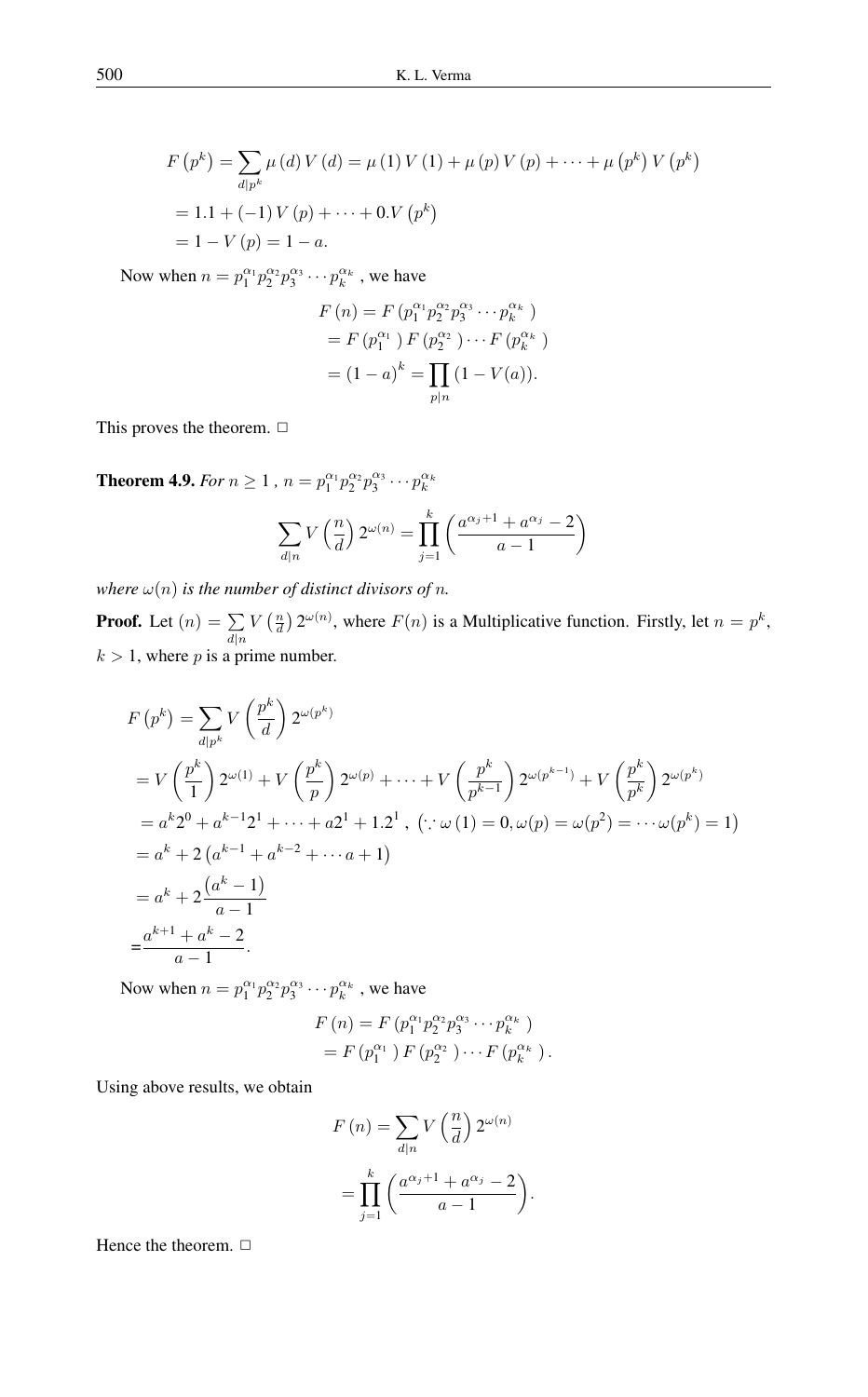**Corollary 4.10.** If  $a = -1$ ,  $n \ge 1$ ,  $n = p_1^{\alpha_1} p_2^{\alpha_2} p_3^{\alpha_3} \cdots p_k^{\alpha_k}$ . Then the result of above theorem *becomes the corresponding result for the Liouville function*  $\lambda(n)$ *.* **Proof.** Putting  $a = -1$ , in the result of the above theorem we have

$$
F(p^k) = \sum_{d|p^k} V\left(\frac{p^k}{d}\right) 2^{\omega(p^k)}
$$
  
= 
$$
\frac{a^{k+1} + a^k - 2}{a - 1}
$$
  
= 
$$
\frac{(-1)^{k+1} + (-1)^k - 2}{(-1) - 1}
$$
  
= 
$$
\begin{cases} \frac{1 + (-1) - 2}{(-1) - 1} & \text{if } k \text{ is odd} \\ \frac{-1 + 1 - 2}{(-1) - 1} & \text{if } k \text{ is even} \end{cases}
$$
  
= 1.

*Thus for*  $a = -1$ *, we have* 

$$
\sum_{d|n} V\left(\frac{n}{d}\right) 2^{\omega(n)}
$$
  
= 
$$
\prod_{j=1}^{k} \left(\frac{a^{\alpha_j+1} + a^{\alpha_j} - 2}{a-1}\right)
$$
  
= 
$$
\prod_{j=1}^{k} 1 = 1.
$$

*This proves the result.*  $\Box$ 

**Remark 4.11.** This corollary is also established with the Liouville function $\lambda(n)$ .

**Theorem 4.12.** Let  $R(x) = \sum$  $n \leq x$ V (n) *for a function* V (n)*. Then*  $R(x) = n_0 + n_1 a + n_2 a^2 + n_3 a^3 + n_4 a^4 + n_5 a^5 + \cdots,$ 

*.* where  $n_0 = 1$ ; then  $S_0 = \{1\}$ ,  $n_1 =$  number of elements in  $S_1 = \sum$  $\sum_{p \leq x} 1; S_1 = \{2, 3, 5, \dots\}$ *clearly*  $S_1$  *contains all primes*  $p \leq x$ *. Similarly*  $n_2 =$  *number of elements in*  $S_2 = \sum$ p <sup>2</sup>≤x *or*  $p_1p_2 \leq x$ 1*; i.e.*

 $S_2 = \{4, 9, 25, \dots\} \bigcup \{6, 10, 15, \dots\}$  which are square of prime or product of two primes  $\leq x$ . *Further*  $n_3$  = *number* of *elements* in

 $S_3 = \sum$  $p^3 \leq x$  or  $p_1 p_2 p_3 \leq x$  or  $p_1^2 p_2 \leq x$ 

 $S_3 = \{8, 27, 125, \dots\} \cup \{30, 70, 105, \dots\} \cup \{12, 18, 50, \dots\}$ 

1

*which are cubes of prime or product of three primes or product of square of prime a and another prime*  $\leq x$ *, and so on.* 

∝<br>Further<sup>©</sup>  $\bigcup_{j=0}^{\infty} S_j = N$  *and*  $\bigcap_{j=0}^{\infty} S_j = \phi$  *The polynomial*  $R(x)$  *is a polynomial of degree 1, 2, 3.....* in a, accordingly  $n \le 3.99$ ,  $n \le 7.99$ ,  $n \le 15.99$ .....  $n \le x$ .  $\Box$ 

**Example 4.13.** If  $x = 100.7$ , then  $n_1 = 25$  for all primes  $p \le x n_2 = 35$ ,  $n_3 = 21$ ,  $n_4 = 12$ ,  $n_5 = 4, n_6 = 2 \bigcup_{ }^6$  $\bigcup_{j=0}^{6} n_j = \{1, 2, 3, 4, ..., 100\}$  and  $\bigcap_{j=1}^{6}$  $\bigcap_{j=1} n_j = \phi$ .  $R(100.7) = 1 + 25a + 35a^2 +$  $21a^3 + 12a^4 + 4a^5 + 2a^6$  Table.1 above showing the number distribution in  $n_j$ ,  $j = 1, 2, 3 \cdots 6$ when  $n \leq 100.7$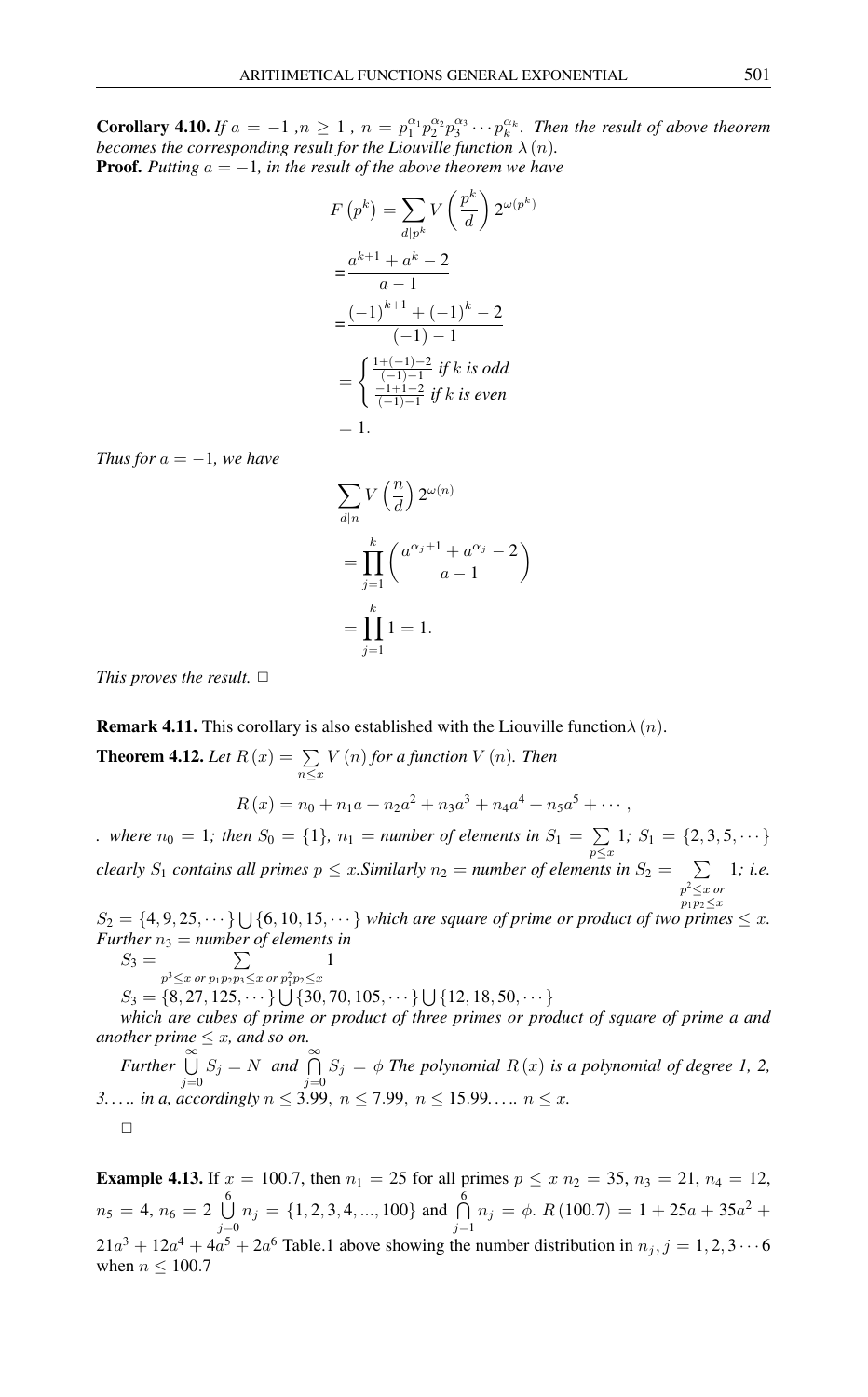| таріс т. |                                                                                                |
|----------|------------------------------------------------------------------------------------------------|
|          | On taking $x=100.7$                                                                            |
| $S1=$    | 2, 3, 5, 7, 11, 13, 17, 19, 23, 29, 31, 37, 41, 43, 47, 53, 59, 61, 67, 71, 73, 79, 83, 89, 97 |
| $S2=$    | 4,6,9,10,14,15,21,22,25,26,33,34,35,38,39,46,49,51,55,57,58,62,63,65,69,                       |
|          | 74,77,82,85,86,87,91,93,94,95                                                                  |
| $S3=$    | 8, 12, 18, 20, 27, 28, 30, 42, 44, 45, 50, 52, 66, 68, 70, 75, 76, 78, 92, 98, 99              |
| $S4=$    | 16, 24, 36, 40, 54, 56, 60, 81, 84, 88, 90, 100                                                |
| $S5=$    | 32, 48, 72, 80                                                                                 |
| $S6=$    | 64, 96                                                                                         |

Table 1.

In that case

$$
R(100.7) = 1 + 25(-1) + 35(-1)^{2} + 21(-1)^{3} + 12(-1)^{4} + 4(-1)^{5} + 2(-1)^{6}
$$
  
= 1 - 25 + 35 - 21 + 12 - 4 + 2  
= 50 - 50 = 0

 $R(101.5) = 1 + 26(-1) + 35(-1)^{2} + 21(-1)^{3} + 12(-1)^{4} + 4(-1)^{5} + 2(-1)^{6} = -1$ 

Figure 1. Showing the value and sign of  $R(x)$ ,  $x \le 100.7$  with the value of a



# 5 Riemann Zeta function, Dirichlet Series and  $V(n)$

Since  $f : \mathbb{N} \to \mathbb{C}$  define the Dirichlet Series of f to be  $D_f(s) = \sum_{r=1}^{\infty}$  $n=1$  $\frac{f(n)}{n^s}$ , defined for those  $s \in C$  at which the series converges. Also  $f : N \to C$  is multiplicative, then Riemann Zeta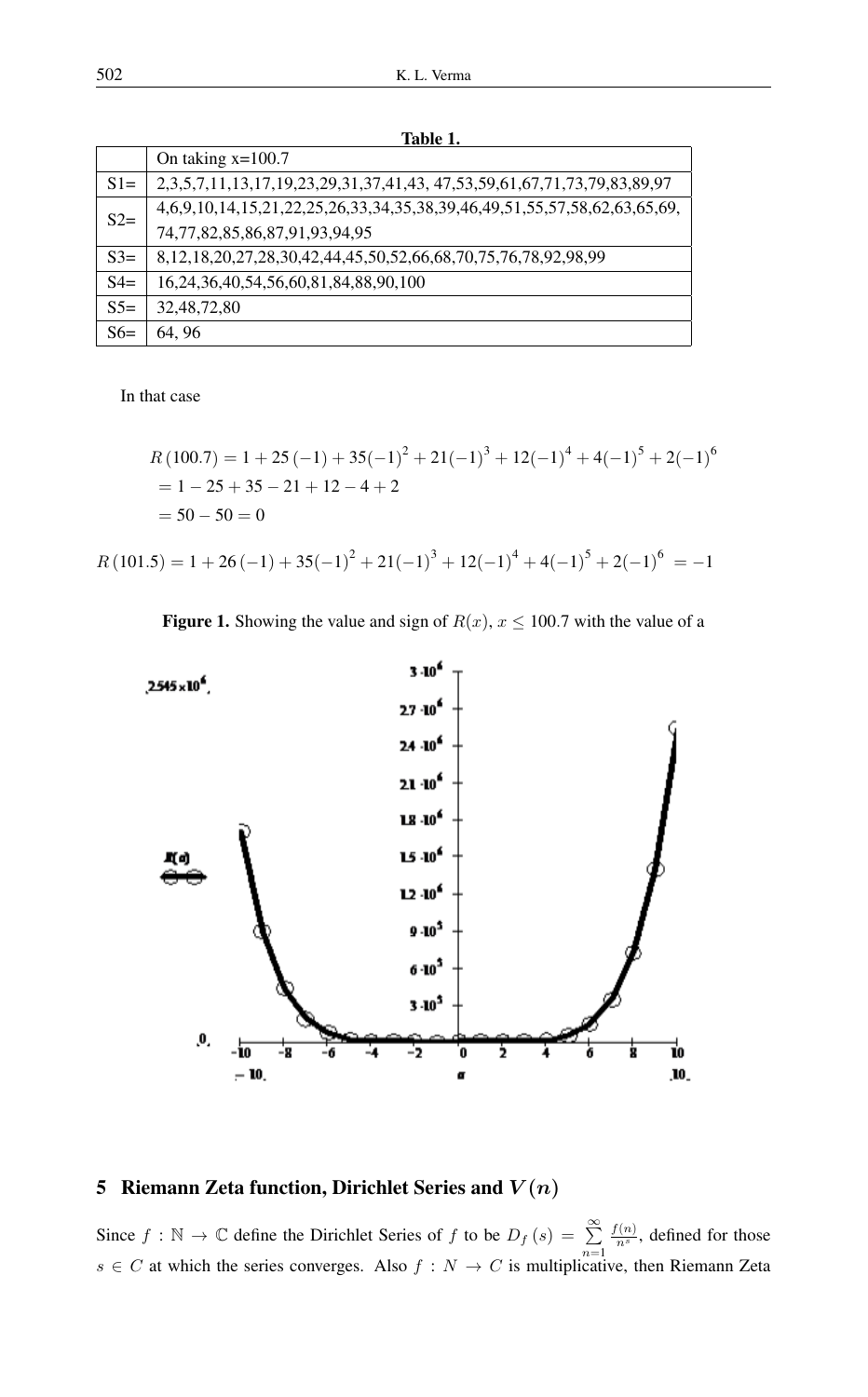function

$$
\zeta(s) = \sum_{n=1}^{\infty} \frac{f(n)}{n^s}
$$

$$
= \prod_p \left( 1 + \sum_{k \ge 1} \frac{f(p^k)}{p^{ks}} \right)
$$

$$
= \prod_p \left( \sum_{k \ge 0} \frac{f(p^k)}{p^{ks}} \right).
$$

**Theorem 5.1.** *Show that*  $D_V(s) = \sum_{i=1}^{\infty}$  $n=1$  $\frac{V(n)}{n^s} = \prod$ p  $\left(1-\frac{a}{p^{s}}\right)^{-1}$  where  $V(n)=a^{\Omega(n)}, a\neq 1, n>0$ 1*,*  $V(n) = 1, a = 1, n = 1$ ;  $\Omega(n)$  *being the total number of prime numbers in the factorization of* n*, including the multiplicity of the primes.*

#### Proof. Since

$$
D_V(s) = \sum_{n=1}^{\infty} \frac{V(n)}{n^s} \qquad \qquad = \prod_p \left( V(1) + \frac{V(p)}{p^s} + \frac{V(p^2)}{p^{2s}} + \dots + \frac{V(p^k)}{p^{ks}} + \dots \right).
$$

Since  $V(n)$  is a completely multiplicative function, therefore  $V(p^k) = V(p)^k$ .

.

$$
= \prod_{p} \left( 1 + \frac{a}{p^s} + \frac{a^2}{p^{2s}} + \dots + \frac{a^k}{p^{ks}} + \dots \right)
$$

$$
= \prod_{p} \left( \frac{1}{1 - ap^{-s}} \right) = \prod_{p} \left( 1 - \frac{a}{p^s} \right)^{-1}
$$

For  $\text{Re}(s) > \text{Re}(s_0)$  so long as  $|ap^{-s}| < 1$  for all  $a, p$ .. Therefore if  $a > 1$  and finite then

$$
D_V(s) = \sum_{n=1}^{\infty} \frac{V(n)}{n^s} = \prod_p \left(1 - \frac{a}{p^s}\right)^{-1}
$$

. Since the deletion or addition of finite number of terms does not effect the behavior of the series. Therefore if a is 1 and finite then  $D_V(s)$  in above equation will convergent for all prime  $p^s > |a|, a \neq 1. \ \Box$ 

**Deduction 1:** When  $a = -1$ , is substituted in above obtained result we have

$$
D_V(s) = \sum_{n=1}^{\infty} \frac{V(n)}{n^s}
$$
  
= 
$$
\prod_p \left(1 + \frac{1}{p^s}\right)^{-1}
$$
  
= 
$$
\prod_p \left(1 - \frac{1}{p^{2s}}\right)^{-1} \left(1 - \frac{1}{p^s}\right)
$$
  
= 
$$
\frac{\prod_p \left(1 - \frac{1}{p^{2s}}\right)^{-1}}{\prod_p \left(1 - \frac{1}{p^s}\right)^{-1}} = \frac{\zeta(2s)}{\zeta(s)}
$$